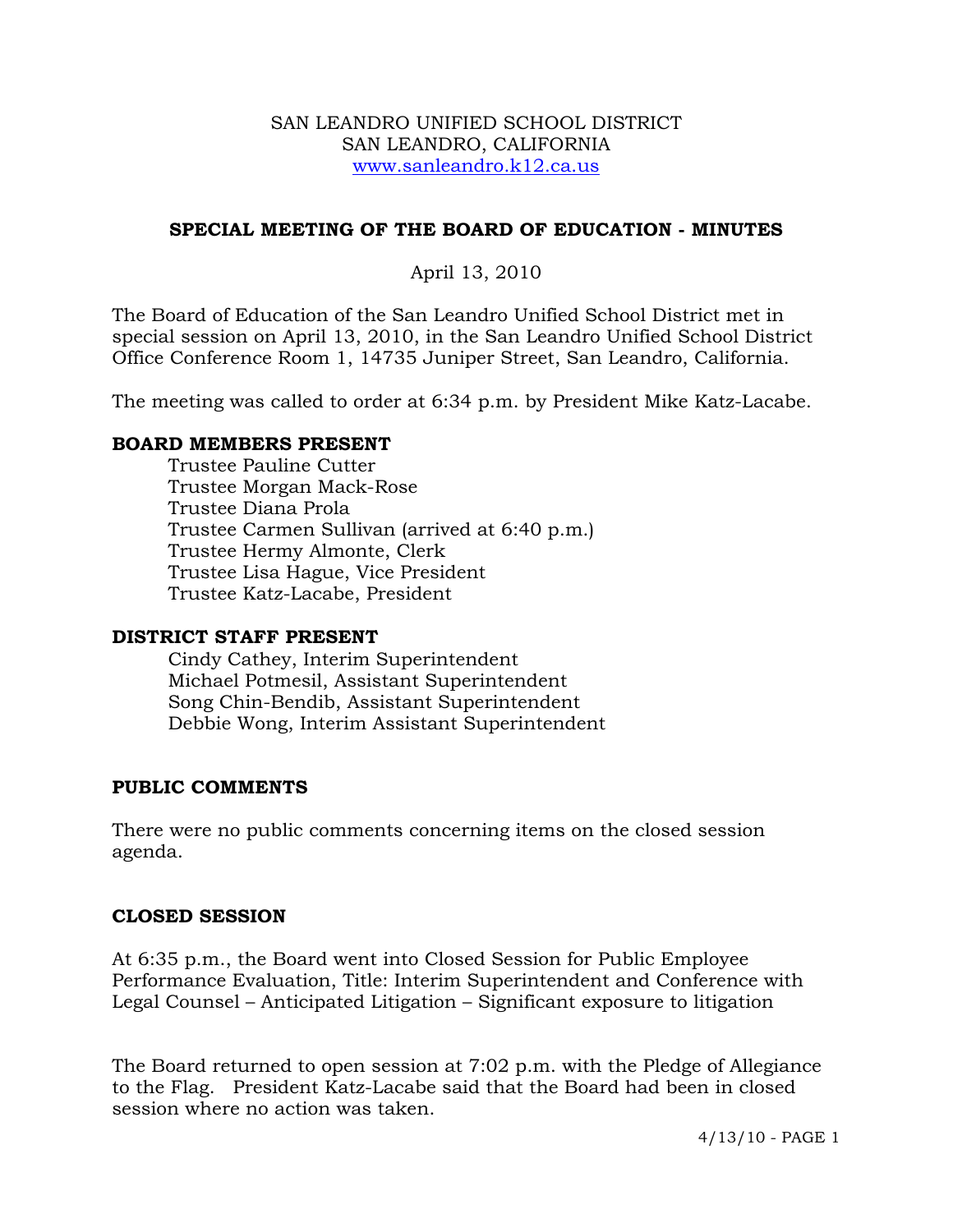# **CONSENT**

# Educational Services

3.1-C Quality Education Investment Act (QEIA) Grant Application for Garfield Elementary School

### Facilities and Construction

- 5.1-C Construction Contract with Ralph Larsen & Son, Inc. for the San Leandro High School Restroom Renovation Project
- 5.2-C Construction Contract with D.L. Falk Construction, Inc. for the San Leandro High School Career Technical Education Center Project
- 5.3-C Construction Contract with L.C. Engineering, Inc. for the San Leandro High School Business Academy and Open Space Project
- 5.4-C Construction Contract with A&E Emaar, Inc. for the Garfield and Monroe Elementary Schools Restroom Renovation Project
- 5.5-C Amendment to AEDIS Architects Design Services Contract to Add Extended Construction Administration (CA) for the CTE Building Trades & Construction (Wood Shop) Project
- 5.6-C Amendment to AEDIS Architects Design Services Contract to Add Extended Contract Administration (CA) for the CTE Manufacturing & Machining (Metal Shop) Project
- 5.7-C Amendment to AEDIS Architects Design Services Contract to Add Extended Contract Administration (CA) for the CTE Transportation (Auto Shop) Project
- 5.8-C Fred Korematsu Campus Monument Wording at Bancroft Avenue & 138th Avenue

On a motion made by Trustee Prola and seconded by Trustee Hague, the Board approved the consent items by a 7-0 vote.

# **PRESENTATION**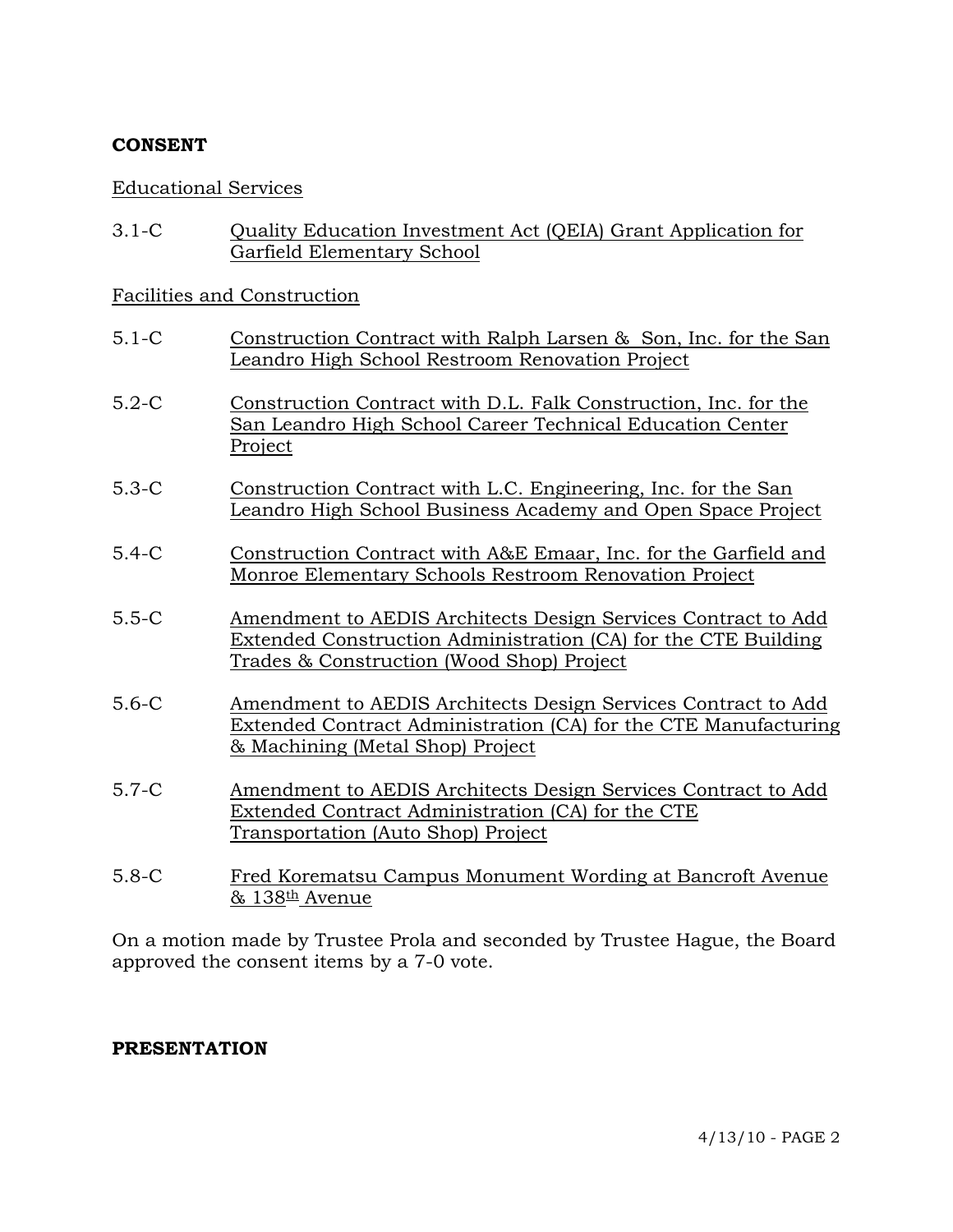The Board of Education received a two-part presentation regarding facilities needs in the District.

The first presentation was given by Martin Capron and Geno Yun, who shared the work that the San Leandro Sports Foundation (SLSF) has done to formulate a vision for District's sports facilities, such as Burrell Field and the high school swimming pool. They also shared the results of a sports' facility needs survey that was conducted at all school sites. Survey results from the school sites included:

- Shade structures/all weather outdoor classrooms (Garfield, Wilson Elementary Schools, and San Leandro High School)
- New all weather track & field (Washington, Wilson Elementary Schools, Muir Middle School, and San Leandro High School)
- Renovated blacktop/play areas with new markings (Garfield, Madison, Roosevelt Elementary Schools, Muir Middle School, and San Leandro High School)
- Renovated playing & sports fields (Garfield Elementary School, Muir Middle school, and San Leandro High School)
- Walking path/track around existing field (McKinley Elementary school)
- New pool complex (San Leandro High School)
- New Burrell football stadium & all weather soccer fields (San Leandro High School)
- New gym (Wilson Elementary School and San Leandro High School)

Mr. Capron offered, on behalf of the SLSF, their commitment to help with events and fundraisers, stating that "The modernization of our aging athletic facilities show that we value the educational experience of our students, and will lead to greater health and fitness opportunities for our entire community improving the quality of life for all our citizens."

The second part of the presentation, *Exploration of a Future Bond Measure for San Leandro Unified* was given by Interim Superintendent Cindy Cathey, Assistant Superintendent for Business Services Song Chin-Bendib, Director Measure B & Bond Projects Michael Murphy, and Ruth Alahydoian of KNN Public Finance. The presentation included:

• Highlights of the Measure A and Measure B bond projects, including successful and projected matching funds leveraged by the District:

Measure A - 1997 voter approved \$53.8 M bond

- o Initial 12-year schedule was accomplished in 7 years
- o Leveraged state grants in excess of \$33M
- o All promised projects were completed such as the new SLHS science and technology wing, New John Muir Middle School Academic Wing, Bancroft Middle School Shop renovation & expansion, modernization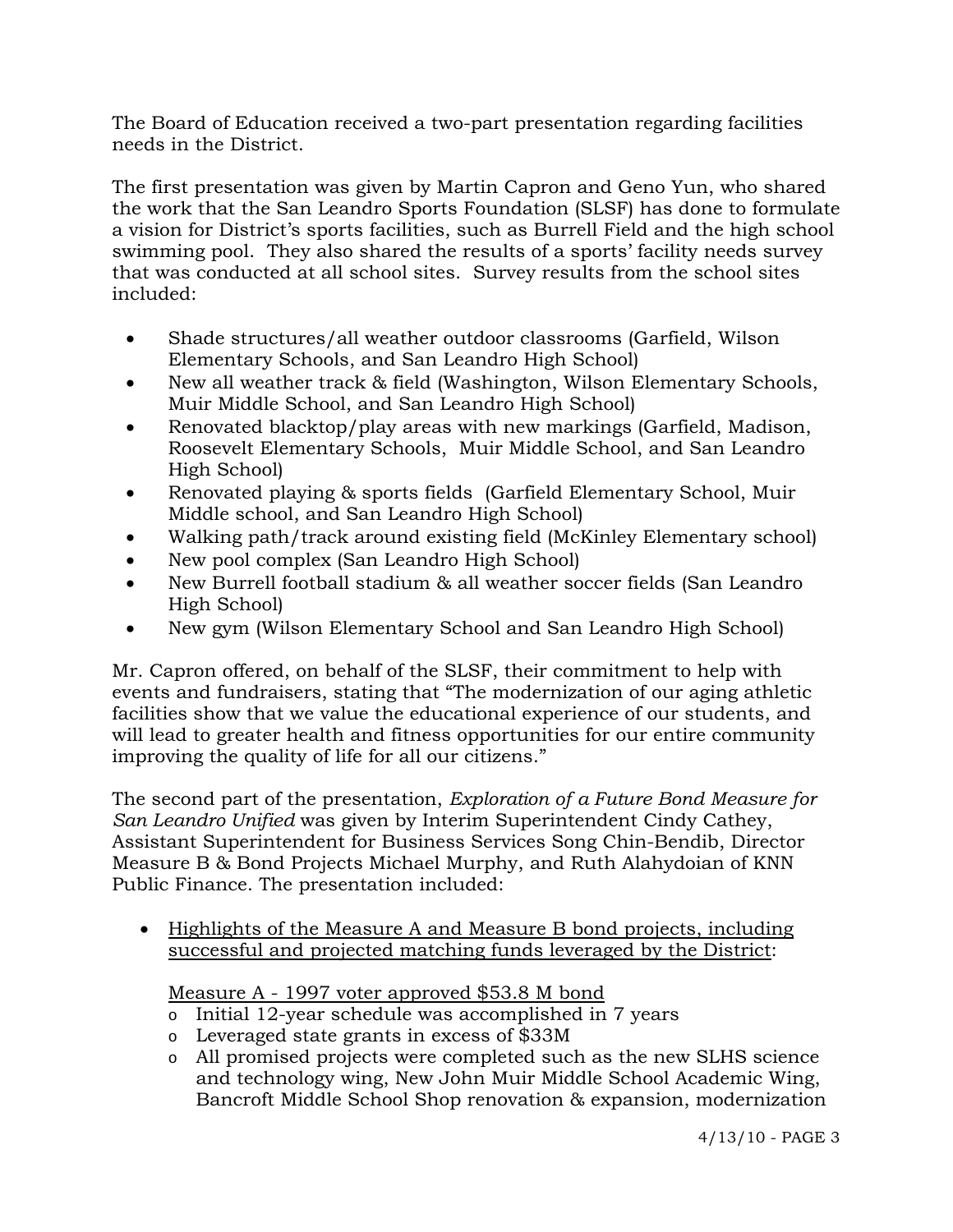of nine school sites, District-wide seismic upgrades, the completion of the new Jefferson Elementary School K-5 facility in the winter of 2004

Measure B – \$109M facilities bond

- o Passed with a 67.77% "yes" vote in 2006 to address overcrowding at San Leandro High School by creating a new 9th grade campus, creating an Arts Education Center with a 550 seat theatre, expanding the San Leandro High School Library, renovating the Career Technical Education facility, and modernizing all school restrooms and other improvements at each site
- o To date, the District has received \$9,528,514 in matching funds for the 9th Grade Campus from a Overcrowding Relief Grant (ORG), and the 1st installment of the total \$2,170,760 from City of San Leandro Redevelopment Agency (RDA) funds
- o Remaining installments from RDA funds will be received in 2010, 2011, 2012, and 2013; as well as a New Construction Grant estimated to be received by July 2010
- Required Timelines for a November 2010 Election and Various tax rate scenarios

General Obligation (G.O) Bond Basics

- o Proposition 39 Election
	- 55% voter approval
	- Regularly scheduled election dates
	- Accountability requirements
		- Citizens Oversight Committee
		- Annual Performance and Financial Reports
	- Tax rate maximum (\$60 per \$100,000 Assessed Value)

# Board Restrictions

- o Once the resolution is passed, the District CANNOT advocate for a "Yes" vote on the bonds by:
	- − Spending District resources to help the campaign
	- − Allowing District staff to help with the campaign during working hours
	- − Advocating during Board meetings
- o The District CAN:
	- − Provide information on the needs of District
	- − Allow staff and Board members to work on the campaign on their own time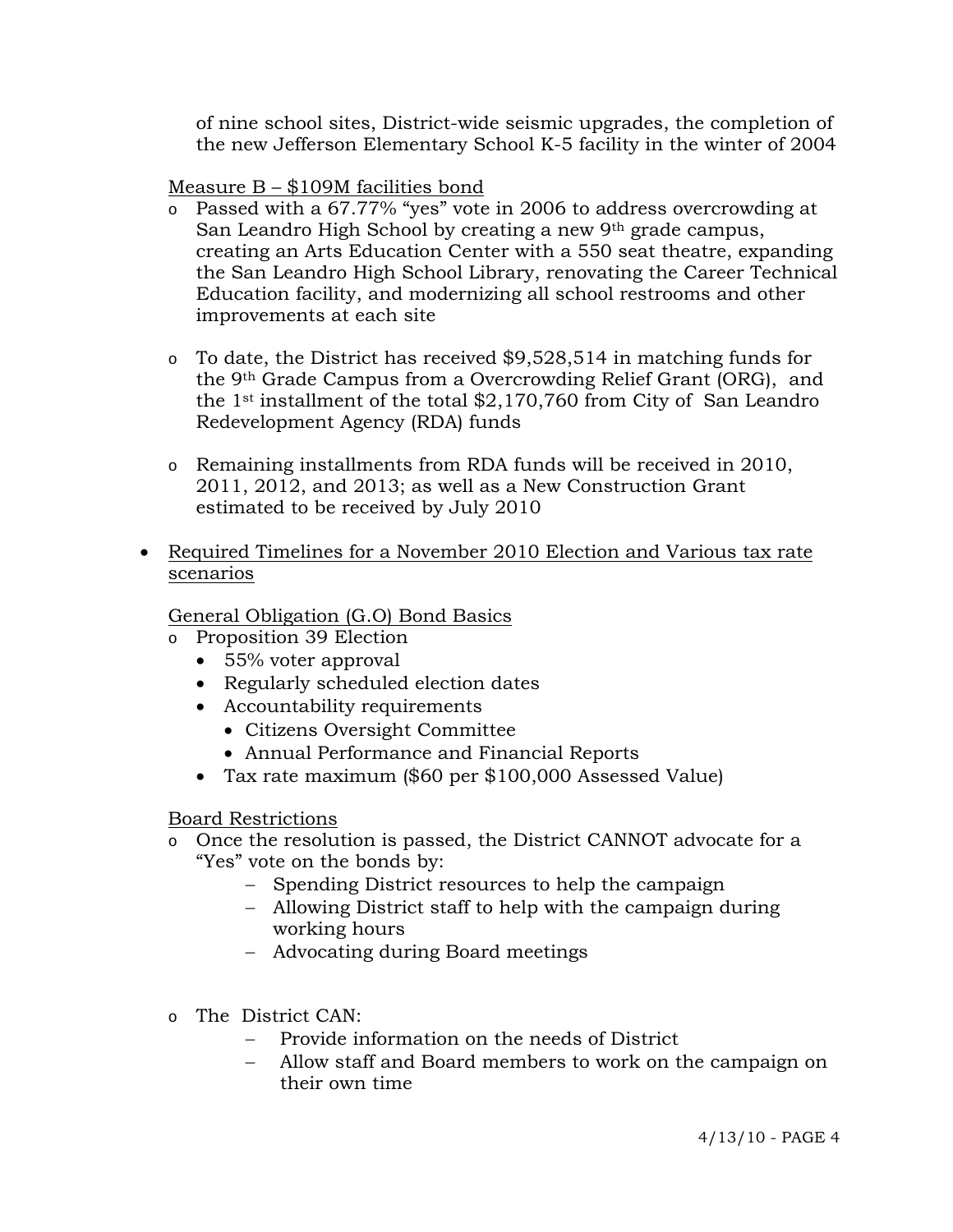Required Timelines

- o Should the Board decided to move forward with a bond measure in November 2010, they would have until August 6, 2010, to submit a resolution to Alameda County Registrar of Voters
- Costs associated with a bond election:
	- o Estimated costs to cover a campaign by the committee would range from \$60,000 - \$70,000
		- Committee will fundraise and build their own budget
		- Some funds available from prior campaign
	- o The election costs covered by the District estimated at up to \$60,000
		- Last November 7, 2006, General Election, cost to District \$37,626.88
		- November elections are least costly, and District is billed for actual cost only
		- District is already paying for Board election in November 2010
- Alternative dates to November 2010
	- o Proposition 39 elections must be held in even-numbered years
	- o Next available dates: February 7, 2012, June 5, 2012, and November 6, 2012.
- Potential bond ideas, scope of work and *preliminary* costs associated with various project ideas include:
	- o School modernization District-wide (\$15,000,000)
	- o Improvements to Burrell Field (\$13,000,000)
	- o New swim center at San Leandro High School (\$6,000,000)
	- o Sustainability/solar projects District-wide (\$6,000,000)
	- o Replace athletic field at Muir Middle School )\$2,500,000)
	- o Replace athletic field Wilson Elementary School (\$2,500,000)
	- o Improvements of athletic fields and playground improvements at the elementary schools (\$2,000,000)
	- o Replace field irrigation systems at San Leandro High School (\$1,000,000)

# **PUBLIC COMMENTS**

• The Board received comments from Richard Fishbaugh, San Leandro Councilmember Michael Gregory, Jerry Engler, and Stephen Cassidy, who spoke about how they and their organization would support a future bond measure to address aging and deteriorating sports facilities.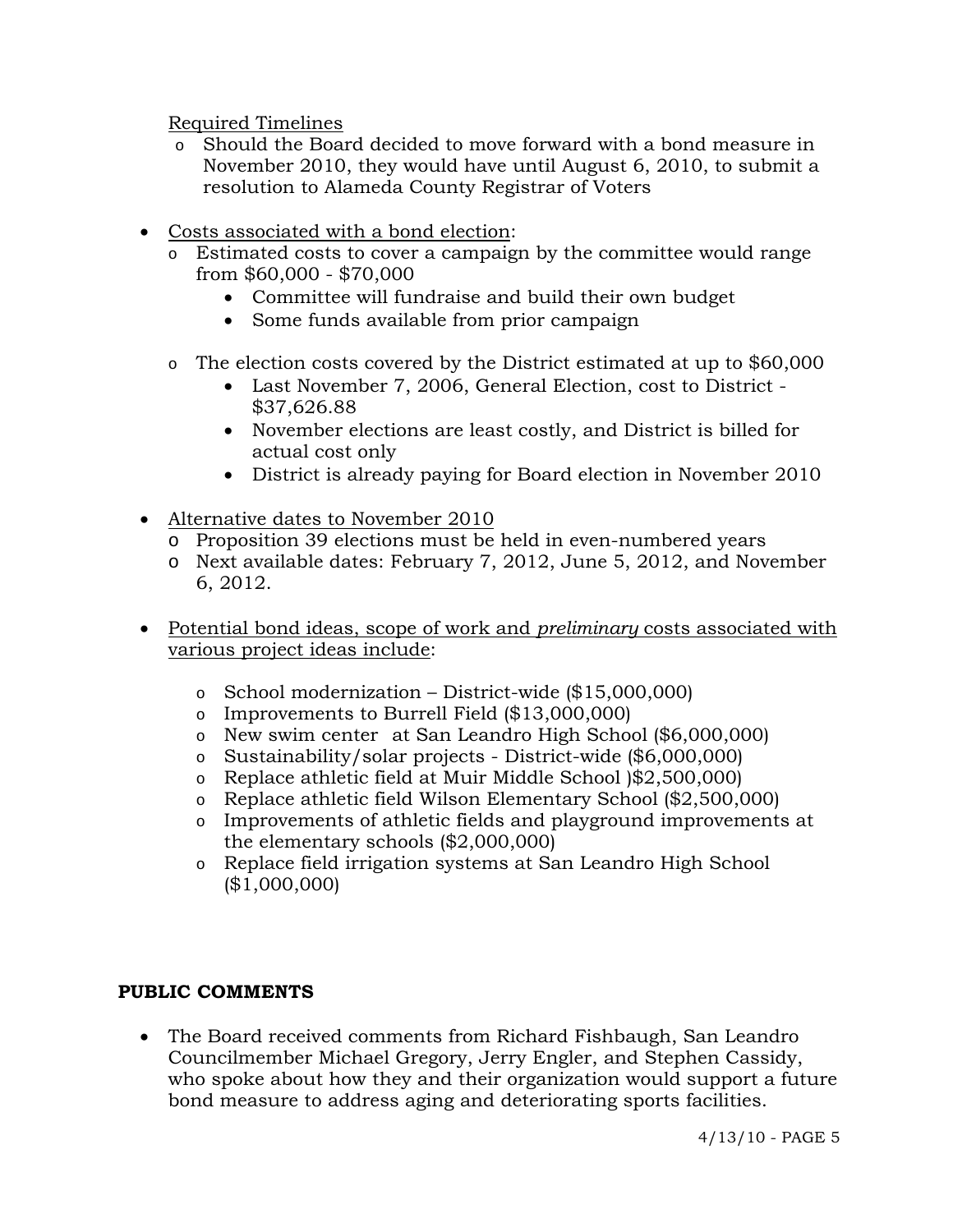• Trina Dumas noted that, while searching the internet, she discovered that there were two other schools named after Fred Korematsu, one in Davis and one in Oakland. Ms. Dumas asked that the Board consider wording the plaque that would uniquely identify our 9<sup>th</sup> Grade Campus.

### **CONFERENCE**

### Facilities and Construction

### 5.1-CF Potential Future Bond Measure

The Board discussed and provided direction to staff regarding a future bond measure and thanked the public for their comments, as well as the San Leandro Sports Foundation for their hard work.

The Board unanimously expressed a strong interest in a potential bond measure and surfaced questions that will need to be researched such as: senior exemptions, tax rates, public use of the high school swimming pool, and the Sports Foundation's capabilities to raise campaign funds for the November 2010 election.

The Board directed staff to continue researching the matter and issues raised and to return with more information at an upcoming Board meeting.

It was also advised that, due to the tight timeline, the Board begin to the lay the ground work for a November 2010 bond measure as soon as possible. Trustee Cutter suggested that the Board convene an Ad Hoc Committee to begin the process. Trustees Mack-Rose, Hague and Prola volunteered to be part of that Ad Hoc Committee with Trustee Hague appointed as chair of the committee.

### **BOARD MEMBER COMMENTS**

• Trustee Prola asked for and received consensus to have staff look into the use of metal bats due to the increased injuries caused to athletes by the use of non-wooden bats.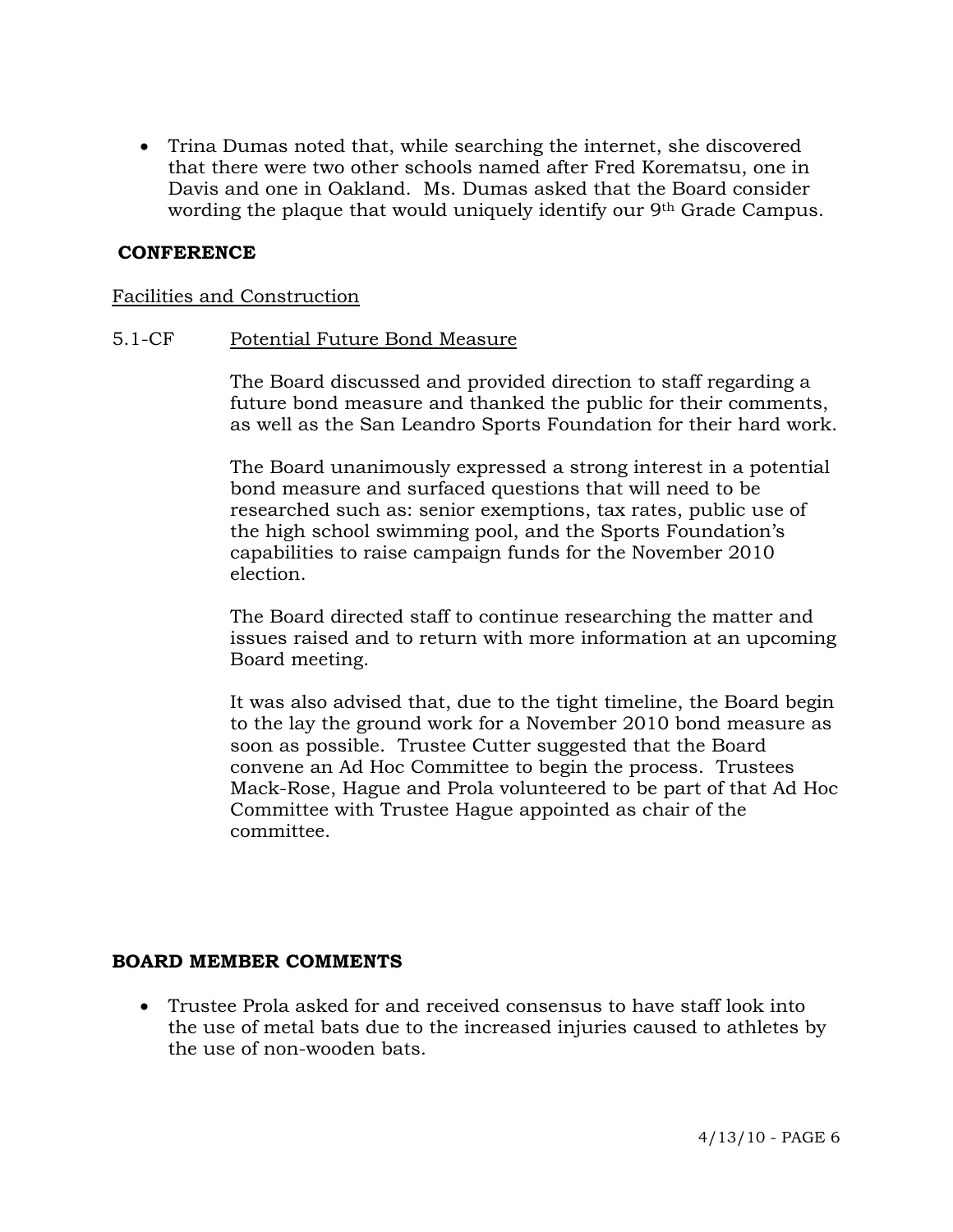Trustee Prola also asked for consensus to schedule a discussion meeting to review the District's Mission and Vision Statements in preparation for setting Board goals. Trustee Katz-Lacabe noted that he has already been in discussions with Interim Superintendent Cathey regarding the process.

- Trustee Cutter clarified her comment regarding businesses' support of a bond, by stating, that she would pass on emails received, asking the Board to proceed with caution.
- Trustee Mack-Rose encouraged everyone to visit Zocola Coffee Shop, where wonderful art work, created by students at Bancroft Middle School, is currently and will continue to be on display for the month of April.
- Trustee Hague reminded the Board of the upcoming musicals at Bancroft and Muir Middle Schools, and San Leandro High School.